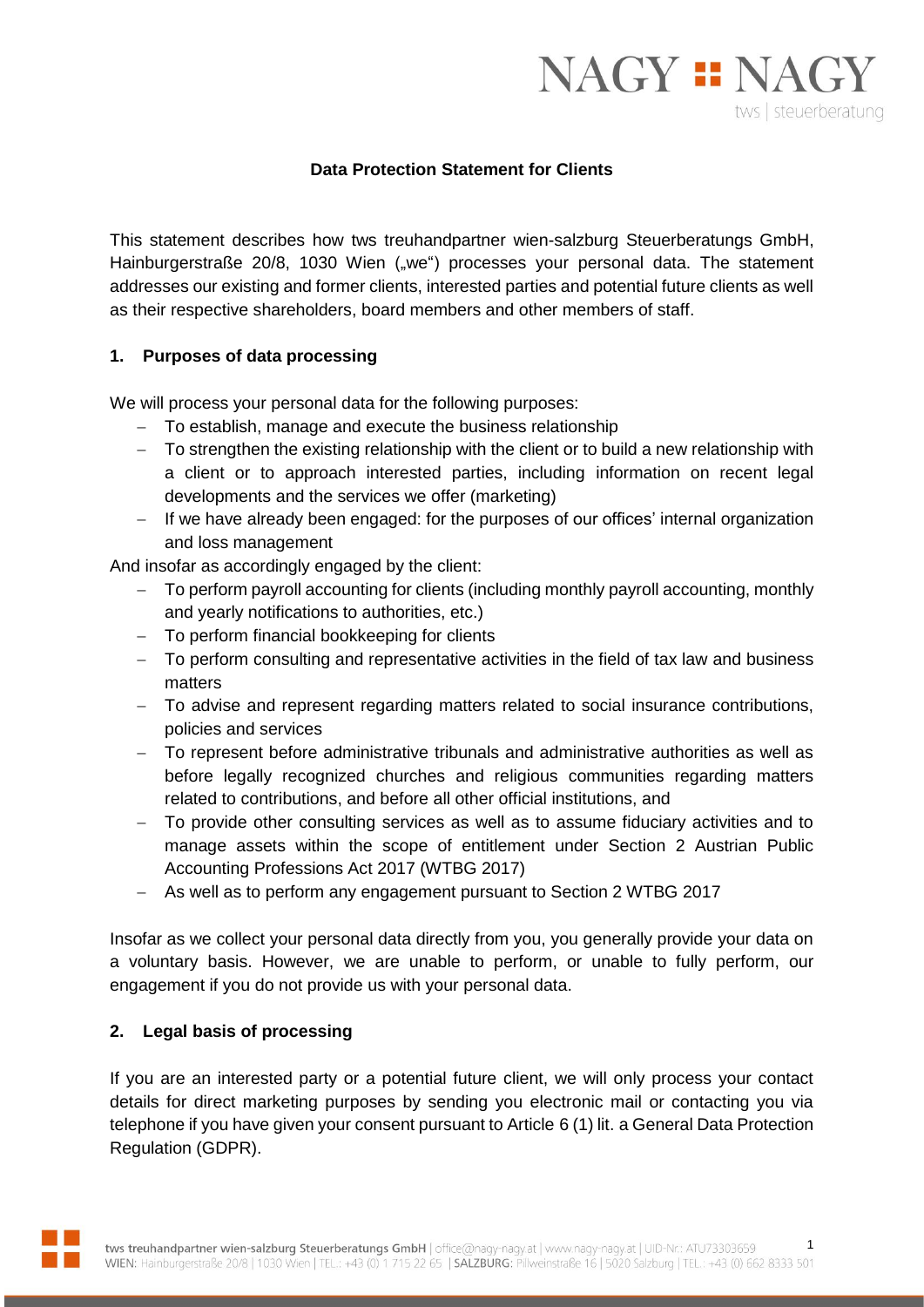If you are our client, we process your personal data because it is necessary for the performance of the contract concluded with you (Article 6 (1) lit. b GDPR).

Apart from that, we process your personal data based on our overriding legitimate interests to achieve the purposes stated under Item 1 (Article 6 (1) lit. f GDPR) and on the legal basis of WTBG 2017 (Article 9 (2) lit. g GDPR).

# **3. Transfer of your personal data**

Insofar as essential for the purposes stated under Item 1, we will transfer your personal data to the following recipients

- $-$  IT service providers used by us as well as other service providers in connection with marketing activities
- Administrative authorities, courts of law and public bodies
- Public accountants for the purposes of auditing
- $-$  Insurance companies upon conclusion of an insurance contract regarding the service or upon occurrence of the insured event (e.g. third party liability insurance)
- Clients insofar the data concerned pertains to the shareholders, board members and other members of staff of the respective client
- Cooperation partners and legal representatives acting for us
- Other recipients determined by the client (e.g. group companies of the client)
- Additionally in the case of personal data pertaining to our clients' staff members in the field of payroll:
	- The staff member's creditors as well as other persons involved in the corresponding prosecution, if any – also in case of voluntary assignments of remuneration for debts due
	- Board members of the corporate and legal representation of interests
	- Insurance companies in the context of an existing group or individual policy as well as staff provision funds
	- Banks responsible for payments to staff members or to third parties
	- Company physicians and pension funds
	- Co-insured parties, and
- Additionally in the field of financial and administrative accounting for the client:
	- Collection agencies to recover debts
	- $-$  Banks on behalf of the client
	- Factoring companies, assignees and leasing companies.

Some of the recipients stated above may be located outside of Austria or may process their personal data outside of Austria. The level of data protection in other countries may not be the same as in Austria. We thus take measures to ensure that all recipients offer an appropriate level of data protection. For example, we conclude standard contractual clauses (2010/87/EC and/or 2004/915/EC) to this end. They are available upon request (see Item 6).

# **4. Duration of storage**